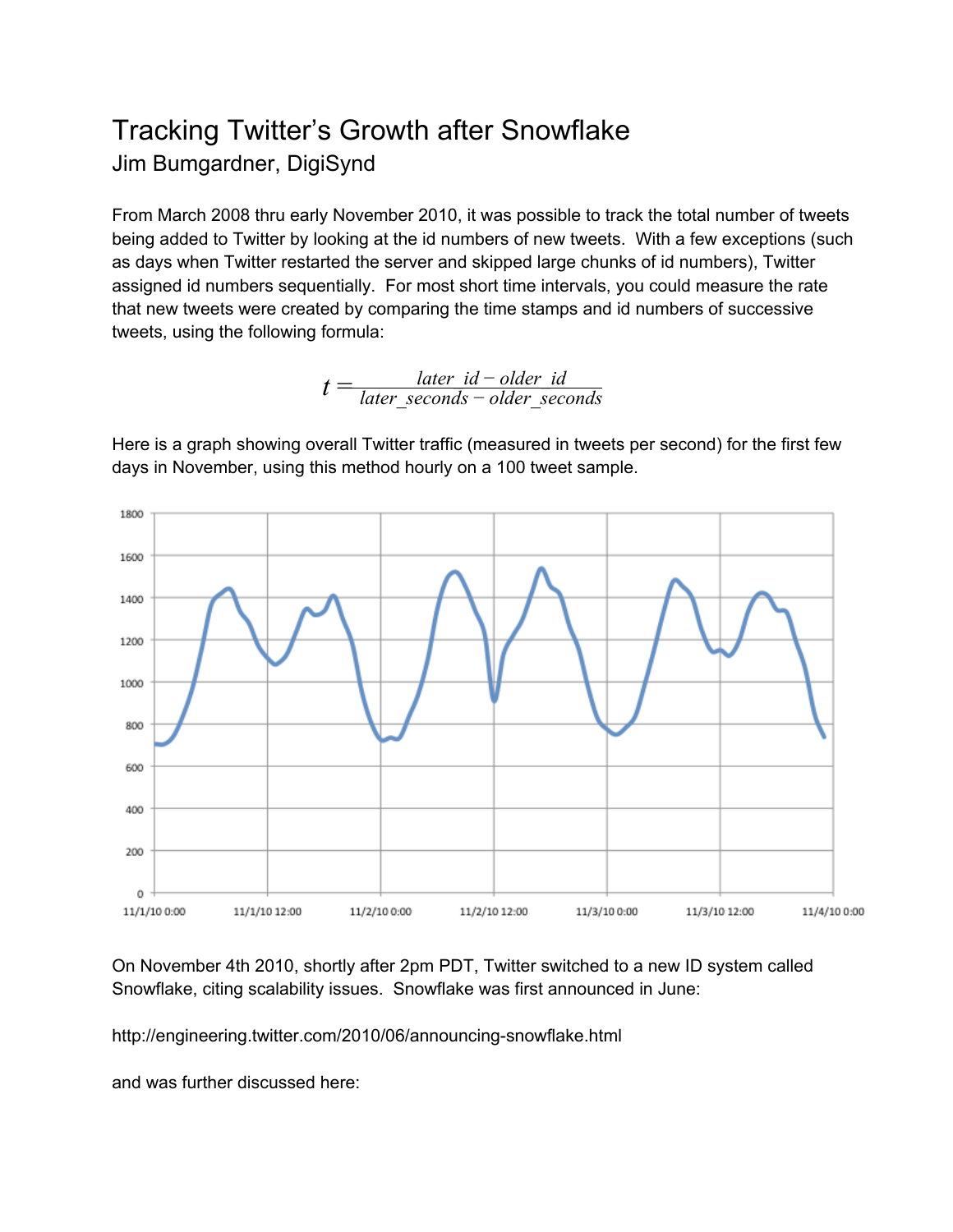http://groups.google.com/group/twitter-development-talk/browse\_thread/thread/6a16efa3755321 82

In a follow up message in the above thread, Twitter developer Matt Harris describes the makeup of a snowflake ID as follows:

"A Snowflake ID is composed:

- \* 41bits for millisecond precision time (69 years)
- \* 10bits for a configured machine identity (1024 machines)
- \* 12bits for a sequence number (4096 per machine) "

Sample Python code to extract these elements given an id:

 $seq = id 8 0x0$ FFF machine =  $(id \gg 12)$  &  $0x3F$ timestamp =  $(id \gg 22)$ 

An analysis of the ids shows that to date, Twitter has been using three "machines" to process snowflake ids, and since 11/11, the load appears to evenly spread across all the machines in use.

When a snowflake machine assigns a new id, it gives the id a sequence number which corresponds to how many ids have been created by that machine within the same millisecond. For any specific millisecond timestamp, and any specific machine, the first id created has a sequence number of 0, the second id gets a sequence number of 1, and so on.

The key insight is that non-zero sequence numbers have similar properties to hash table collisions (or the well known "birthday problem"). Since there are three machines, each unique second has 3\*1000=3000 "slots", or unique hash values. When the rate at which id numbers is being created is low, the number of collisions (or nonzero sequence numbers) is correspondingly low. As the rate of id issuance increases (and the number of machines creating those numbers remains the same), the number of collisions should increase. Hence, given a large enough sample, we can use the ratio of collisions to non-collisions to estimate overall Twitter traffic.

Hash table collisions are a well understood problem. The equation that predicts how many hash table collisions will occur for a given number of slots (d), and a given number of tries (n) is

$$
C = n - d + d \left( \frac{d-1}{d} \right)^n
$$

[http://en.wikipedia.org/wiki/Birthday\\_problem#Collision\\_counting](http://www.google.com/url?q=http%3A%2F%2Fen.wikipedia.org%2Fwiki%2FBirthday_problem%23Collision_counting&sa=D&sntz=1&usg=AFQjCNGWwu0CQI6Wn1rubTTYTUOuaDKNKA)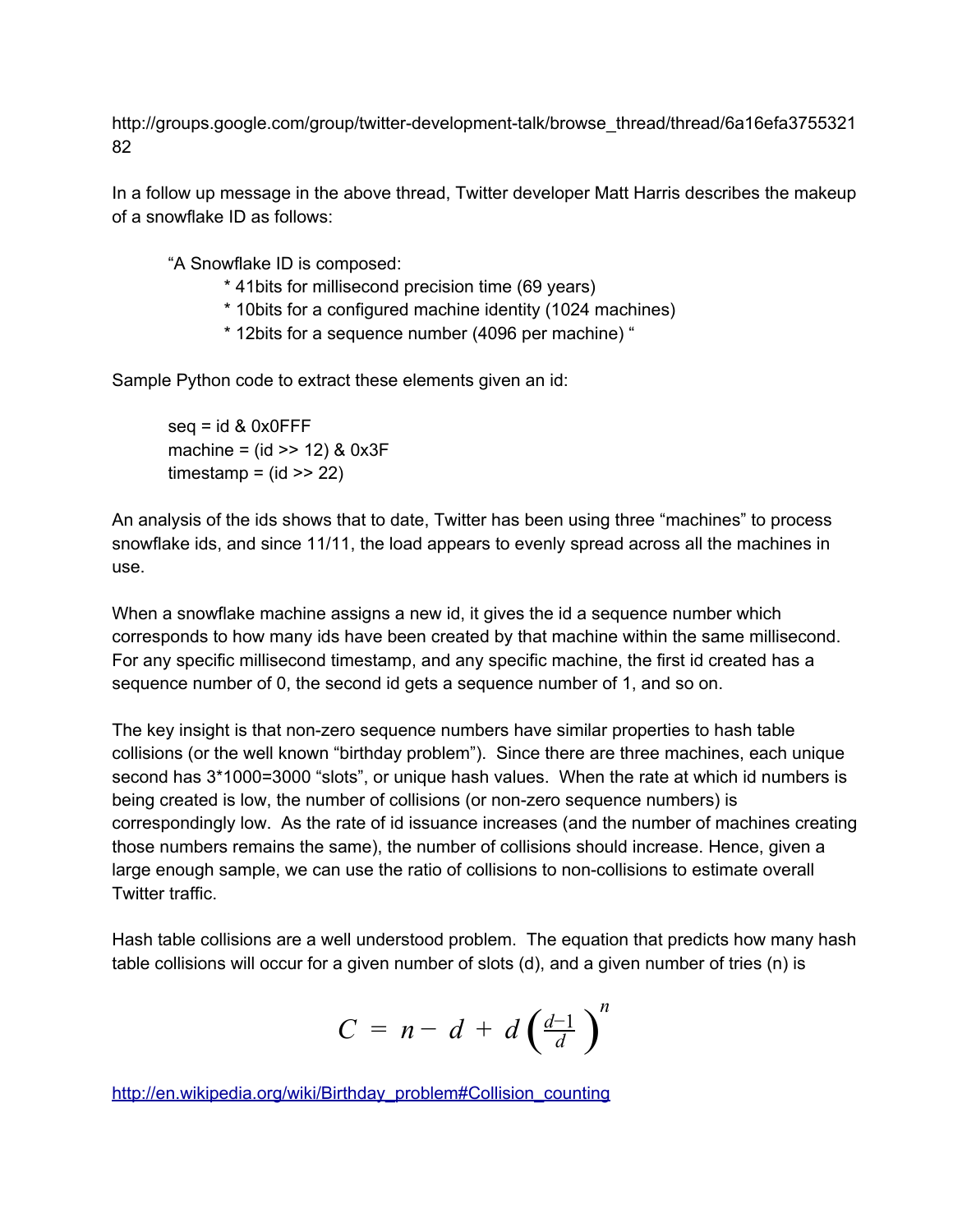Note that the first equation for computing collisions does *not* provide the number of duplicate hash values. Rather it predicts, for a given number of tries (n) how many times a number will duplicate a number already chosen. This value is smaller than the total number of duplicate hash values, since for each set of identical values, it doesn't count the first generated one in the set.

In the case of Twitter Snowflake id's machines, assuming an evenly distributed rate of tweets (a big assumption, see below) C is the number of nonzero sequence numbers issued per second, n is the number of tweets issued per second, d is the number of available slots per second, or 1000 X machines. Currently, with three machines  $d = 3000$ , however, for any set of tweets, it is easy to count the number of machines in use.

I estimate that a 3000 tweet sample is sufficient to get to within plus or minus 1 from the average collision rate, although even larger samples are preferable. Here is a typical Monte Carlo run showing a series of 100 tweet samples (the maximum number of tweets returned by a single call to Twitter's search API), and the running average number of collisions given a rate of 1000 tweets per second (predicted rate should be 14.9).



(Fig 2. Blue dots represent the number of collisions in each run of 100 tweets. Red dots represent the running average number of collisions.)

Here's python code for a simulation showing how well the C equation predicts collisions at different tweet rates. Feel free to play with it... It assumes an even distribution of tweets over the full second. Note that current tweet rates are on the order of 100 million per day, or roughly 1100 per second.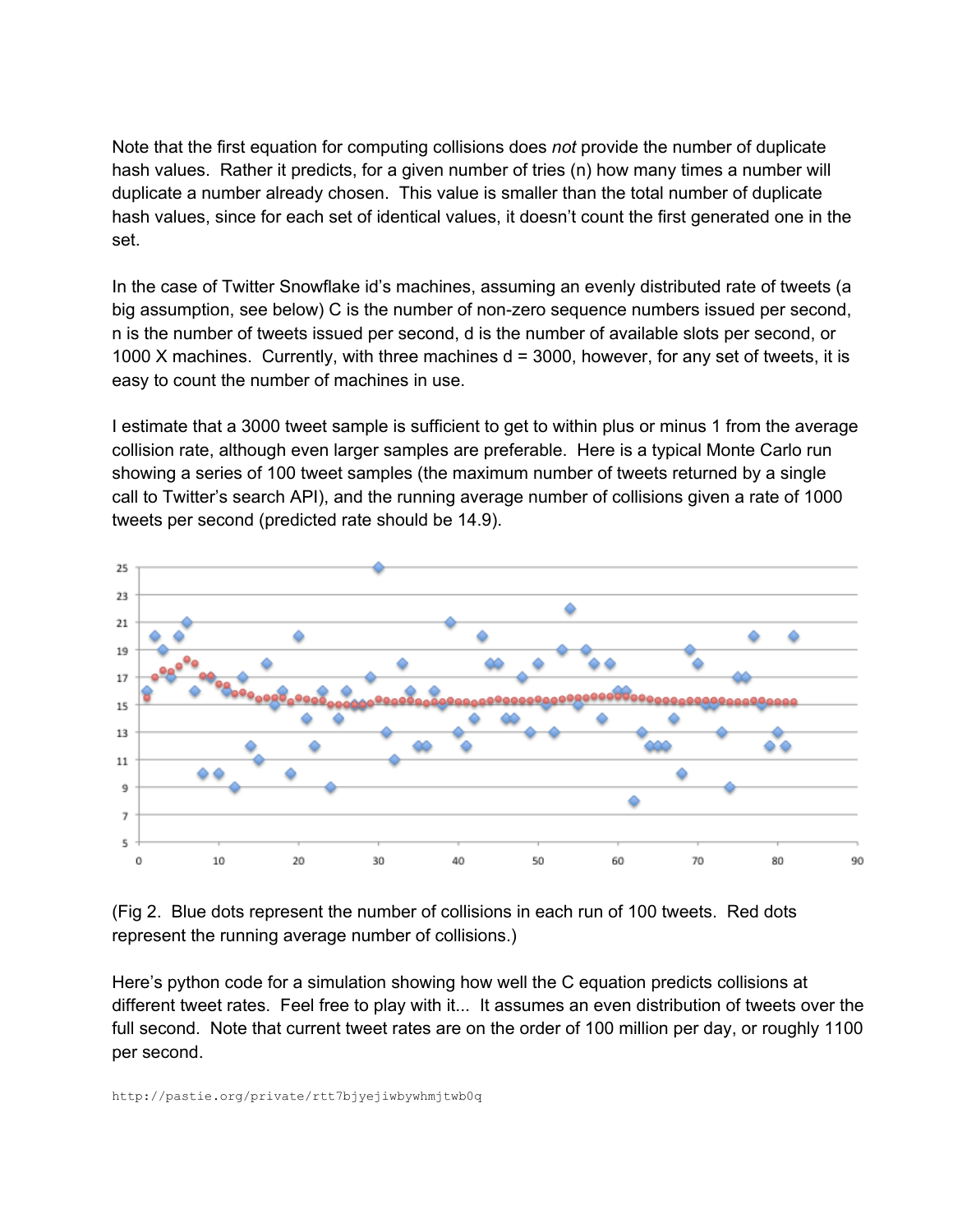To estimate the overall rate of Tweets, I pull a set of 3000 or more recent tweets. I count the number of non-zero sequence numbers. I also count the number of machines in use. I now have values for C and d in the above formula. I can then use the above equation to derive a value for N, which is the current rate of tweets.

It is easy enough to use the successive approximations of the above equation to find a suitable value for N (given D and C). David Horn has also provided the following solution for n:

$$
n = \frac{LambertW(d*ln(\frac{d-1}{d}) * (\frac{d-1}{d})^{C+d})}{ln(\frac{d-1}{d})} + C + d
$$

Where LambertW is the Lambert W function: [http://docs.scipy.org/doc/scipy/reference/generated/scipy.special.lambertw.html](http://www.google.com/url?q=http%3A%2F%2Fdocs.scipy.org%2Fdoc%2Fscipy%2Freference%2Fgenerated%2Fscipy.special.lambertw.html&sa=D&sntz=1&usg=AFQjCNE7yKDD_HeucdJa3F0iHT4wuINc2A)

Here is a sample graph using the post-snowflake method showing the estimated Tweets per second for November 8th-10th using approx 3,000 tweets per hourly measurement (blue line) and 30,000 tweets per hourly measurement (red line).



## Known Issues

This method assumes that during any given second, the rate at which tweets are created is